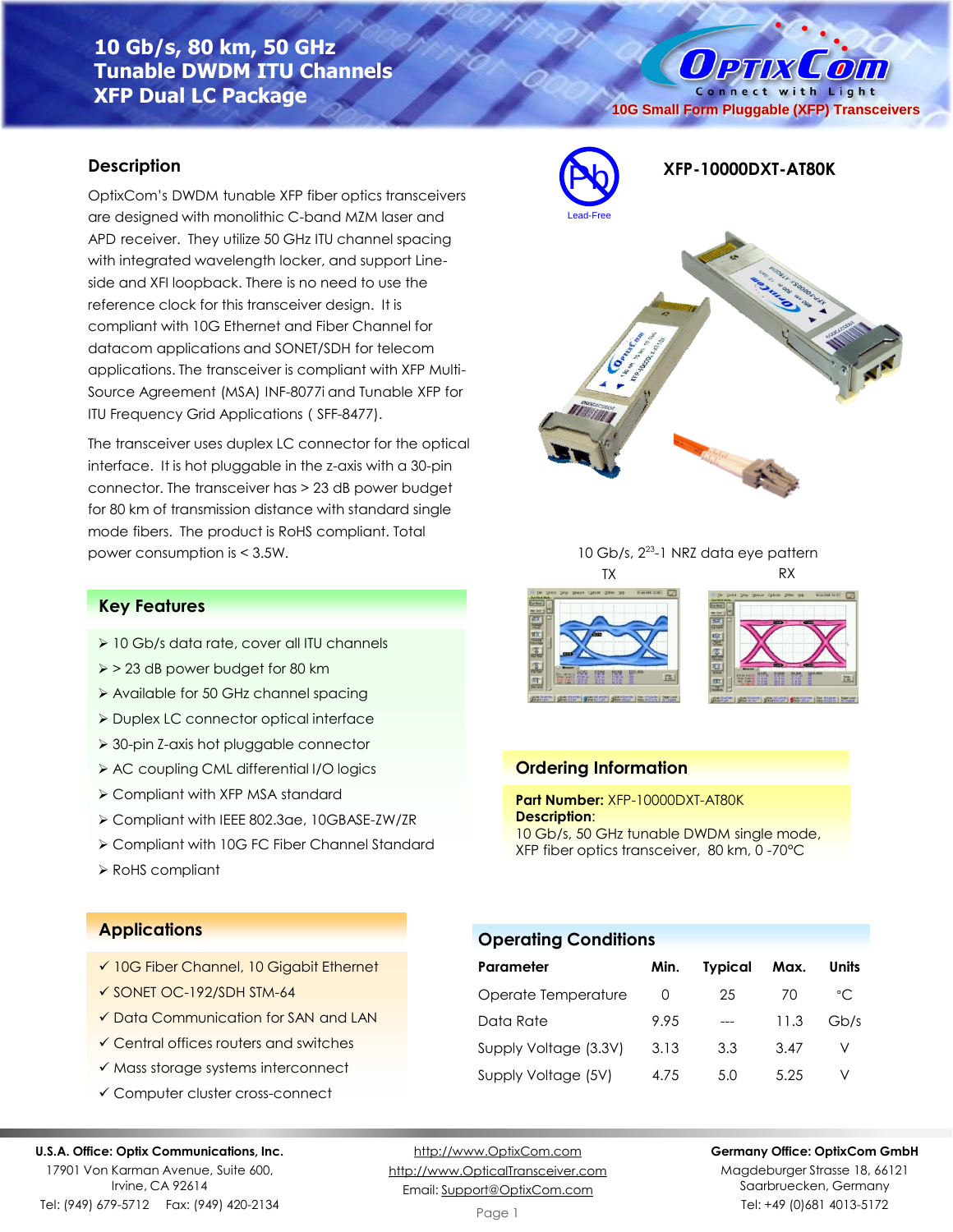

#### **Absolute Maximum Ratings**

| Parameter                     | Symbol                | Min.   | Max.    | <b>Units</b> |
|-------------------------------|-----------------------|--------|---------|--------------|
| Storage Temperature           | Tst                   | $-40$  | 85      | °C           |
| Supply Voltage (3.3/5.0 V)    | Vcc                   | $-0.5$ | 4.0/6.0 | V            |
| Input Voltage                 | <b>V<sub>IN</sub></b> | $-0.5$ | Vcc     |              |
| Operating Current (3.3/5.0 V) | lop                   |        | 450/350 | mA           |
| Output Current                | lo                    |        | 50      | mA           |

# **General Transmitter Characteristics**

| Parameter                                 | Symbol          | Min.     | <b>Typical</b> | Max.            | <b>Units</b> |
|-------------------------------------------|-----------------|----------|----------------|-----------------|--------------|
| Differential Input Voltage <sup>1</sup>   | $\Delta$ Vi     | 0.2      | ---            | 0.8             | $\vee$       |
| Differential Input Impedance <sup>2</sup> | Ζ               | ---      | 100            |                 | ohm          |
| <b>Total Jitter</b>                       | Tj              | ---      | ---            | 0.1             | UI           |
| TX Fault Output - Low                     | $V_{FI}$        | $\Omega$ | ---            | 0.5             | V            |
| TX Fault Output - High                    | $V_{FH}$        | 2.0      | ---            | V <sub>cc</sub> | $\vee$       |
| TX Disable Voltage – Low                  | V <sub>DI</sub> | $\Omega$ | ---            | 0.5             | $\vee$       |
| TX Disable Voltage - High                 | <b>VDH</b>      | 2.0      | ---            | V <sub>cc</sub> | $\vee$       |
| TX Disable Deassert Time                  | <b>T</b> disass | ---      | ---            | 1.0             | ms           |
| <b>TX Disable Assert Time</b>             | Tass            | ---      | ---            | 10              | $\mu$ S      |
| TX Fault from Fault to Assertion          | Tfault          | ---      |                | 100             | μS           |
| TX Disable Time to Start Reset            | Treset          | 10       | ---            | $---$           | <b>LLS</b>   |
| Time to Initialize                        | Tas             | ---      | ---            | 300             | ms           |

#### **General Receiver Characteristics**

| Parameter                                 | Symbol          | Min.     | <b>Typical</b> | Max.          | <b>Units</b> |
|-------------------------------------------|-----------------|----------|----------------|---------------|--------------|
| Differential Output Voltage <sup>1</sup>  | AV <sub>o</sub> | 0.4      |                | 0.8           | ν            |
| Differential Input Impedance <sup>2</sup> | Z               | ---      | 100            |               | Ohm          |
| <b>Dispersion Penalty</b>                 |                 | ---      | ---            | $\mathcal{P}$ | dB           |
| RX Signal Loss Output - High              | $V_{RI+}$       | 2.4      |                | Vcc           | V            |
| RX Signal Loss Output - Low               | $V_{RI}$        | $\Omega$ | ---            | 0.5           | V            |
| RX Signal Loss Assert Time                | $T_{RI}$ +      | ---      | ---            | 100           | μS           |
| RX Signal Loss Deassert Time              | $T_{RL}$        |          |                | 100           | μS           |

Notes:

1. Module is designed for AC coupling. DC voltage will be filtered by internal capacitor.

2. Single ended will be 50 ohm for each signal line.

3. Refer to OptixCom "XFP Design Reference Guide" or IEEE 802.3ae for more design details.

Irvine, CA 92614 Tel: (949) 679-5712 Fax: (949) 420-2134

[http://www.OptixCom.com](http://www.optixcom.com/) [http://www.OpticalTransceiver.com](http://www.optoictech.com/) Email: [Support@OptixCom.com](mailto:Support@optoICtech.com)

**Germany Office: OptixCom GmbH**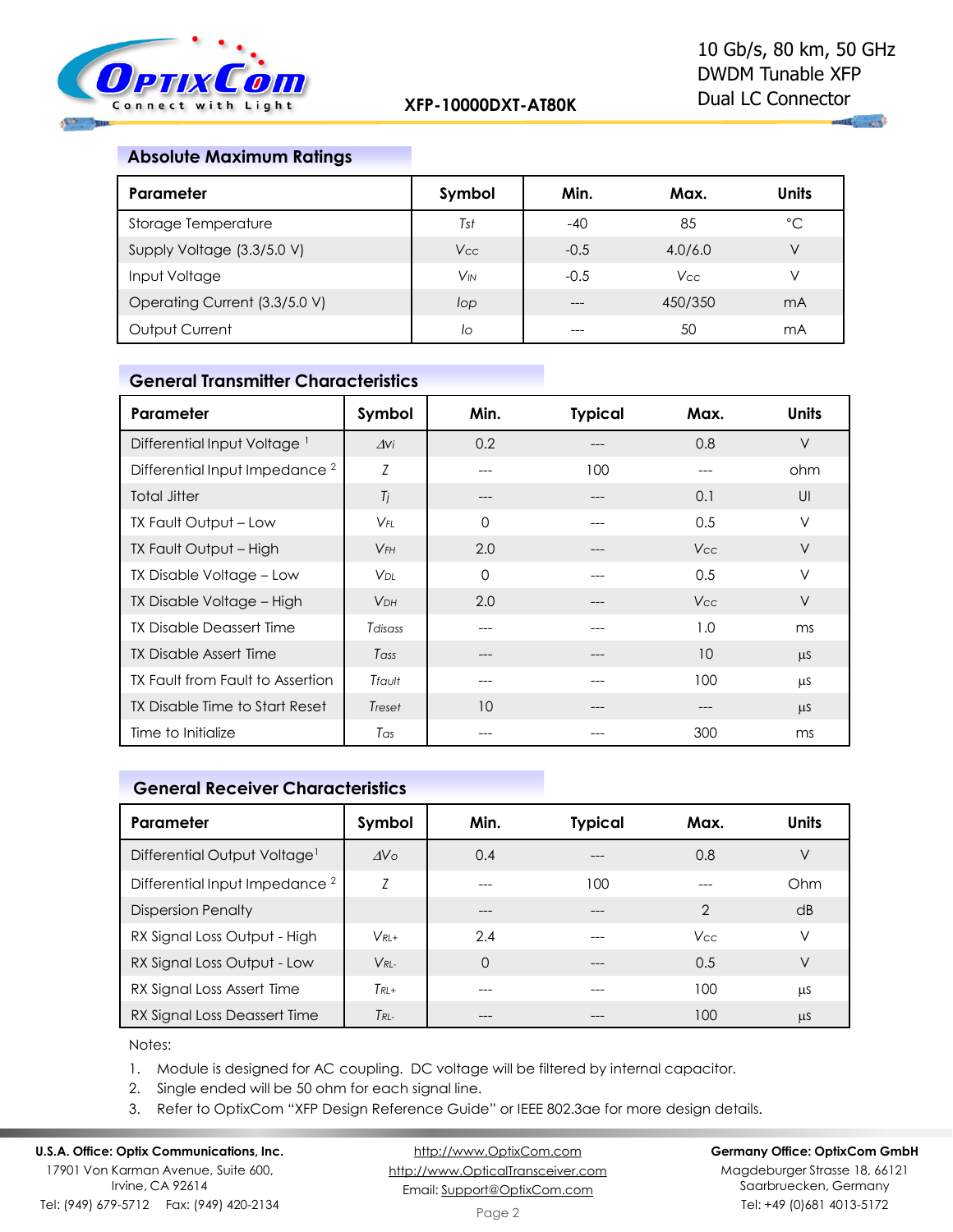

# **DWDM ITU Grid Wavelength Guide**

| <b>ITU Code</b>           | Frequency (THz) | Wavelength (nm) | <b>ITU Code</b> | Frequency (THz) | Wavelength (nm) |
|---------------------------|-----------------|-----------------|-----------------|-----------------|-----------------|
| $\mathbf{1}$              | 191.75          | 1563.45         | 45              | 193.95          | 1545.72         |
| $\mathbf{2}$              | 191.80          | 1563.05         | 46              | 194.00          | 1545.32         |
| $\ensuremath{\mathsf{3}}$ | 191.85          | 1562.64         | 47              | 194.05          | 1544.92         |
| $\pmb{4}$                 | 191.90          | 1562.23         | 48              | 194.10          | 1544.53         |
| $\sqrt{5}$                | 191.95          | 1561.83         | 49              | 194.15          | 1544.13         |
| 6                         | 192.00          | 1561.42         | 50              | 194.20          | 1543.73         |
| $\boldsymbol{7}$          | 192.05          | 1561.01         | 51              | 194.25          | 1543.33         |
| $\,8\,$                   | 192.10          | 1560.61         | 52              | 194.30          | 1542.94         |
| $\mathcal{P}$             | 192.15          | 1560.20         | 53              | 194.35          | 1542.54         |
| 10                        | 192.20          | 1559.79         | 54              | 194.40          | 1542.14         |
| 11                        | 192.25          | 1559.39         | 55              | 194.45          | 1541.75         |
| 12                        | 192.30          | 1558.98         | 56              | 194.50          | 1541.35         |
| 13                        | 192.35          | 1558.58         | 57              | 194.55          | 1540.95         |
| 4                         | 192.40          | 1558.17         | 58              | 194.60          | 1540.56         |
| 15                        | 192.45          | 1557.77         | 59              | 194.65          | 1540.16         |
| 16                        | 192.50          | 1557.36         | 60              | 194.70          | 1539.77         |
| 17                        | 192.55          | 1556.96         | 61              | 194.75          | 1539.37         |
| 18                        | 192.60          | 1556.55         | 62              | 194.80          | 1538.98         |
| 19                        | 192.65          | 1556.15         | 63              | 194.85          | 1538.58         |
| 20                        | 192.70          | 1555.75         | 64              | 194.90          | 1538.19         |
| 21                        | 192.75          | 1555.34         | 65              | 194.95          | 1537.79         |
| 22                        | 192.80          | 1554.94         | 66              | 195.00          | 1537.40         |
| 23                        | 192.85          | 1554.54         | 67              | 195.05          | 1537.00         |
| 24                        | 192.90          | 1554.13         | 68              | 195.10          | 1536.61         |
| 25                        | 192.95          | 1553.73         | 69              | 195.15          | 1536.22         |
| 26                        | 193.00          | 1553.33         | 70              | 195.20          | 1535.82         |
| 27                        | 193.05          | 1552.93         | 71              | 195.25          | 1535.43         |
| 28                        | 193.10          | 1552.52         | 72              | 195.30          | 1535.04         |
| 29                        | 193.15          | 1552.12         | 73              | 195.35          | 1534.64         |
| 30                        | 193.20          | 1551.72         | 74              | 195.40          | 1534.25         |
| 31                        | 193.25          | 1551.32         | 75              | 195.45          | 1533.86         |
| 32                        | 193.30          | 1550.92         | 76              | 195.50          | 1533.47         |
| 33                        | 193.35          | 1550.52         | $77 \,$         | 195.55          | 1533.07         |
| 34                        | 193.40          | 1550.12         | 78              | 195.60          | 1532.68         |
| 35                        | 193.45          | 1549.72         | 79              | 195.65          | 1532.29         |
| 36                        | 193.50          | 1549.32         | 80              | 195.70          | 1531.90         |

#### **U.S.A. Office: Optix Communications, Inc.**

17901 Von Karman Avenue, Suite 600, Irvine, CA 92614 Tel: (949) 679-5712 Fax: (949) 420-2134

[http://www.OptixCom.com](http://www.optixcom.com/) [http://www.OpticalTransceiver.com](http://www.optoictech.com/) Email: [Support@OptixCom.com](mailto:Support@optoICtech.com)

#### **Germany Office: OptixCom GmbH**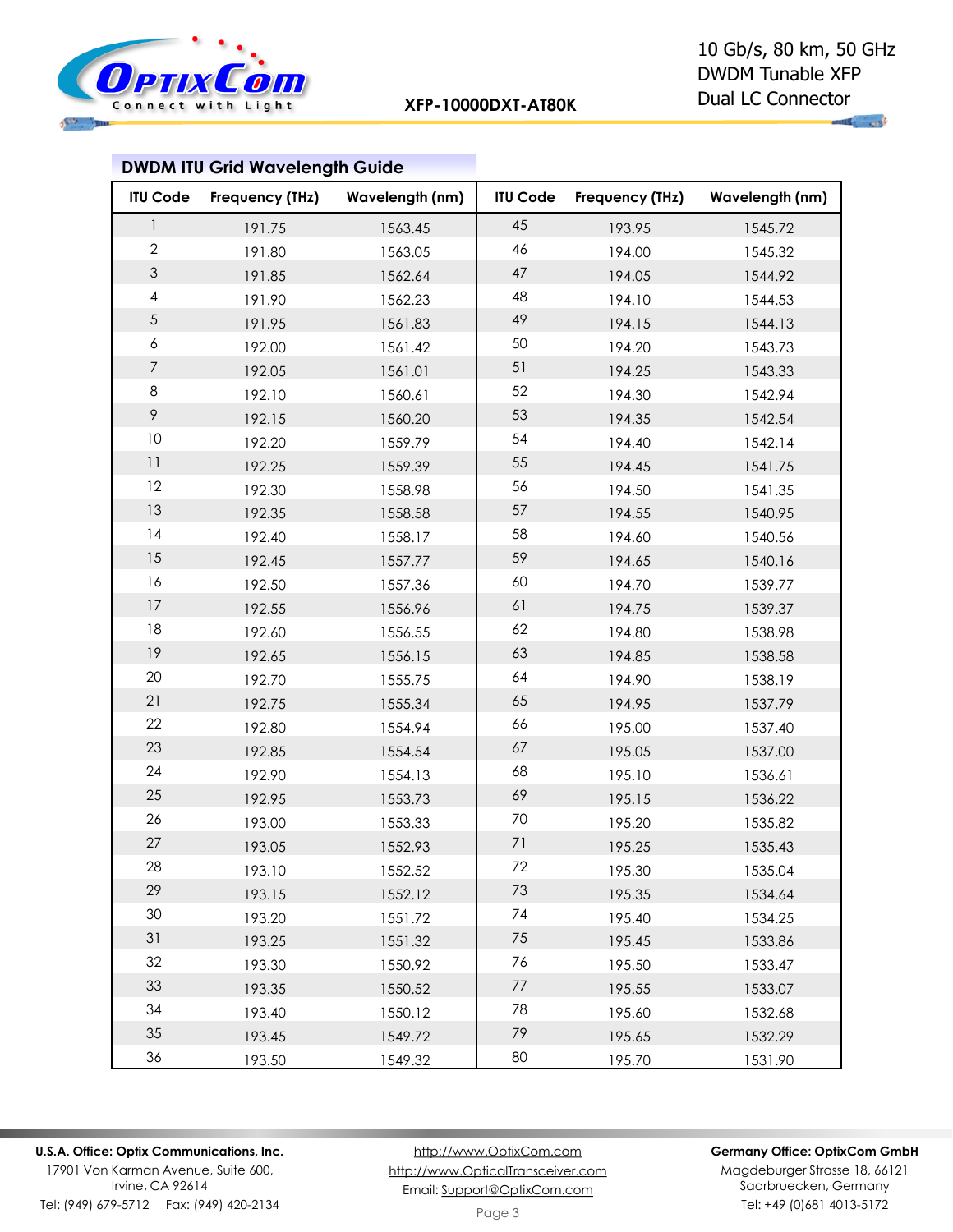

| <b>ITU Code</b> | Frequency (THz) | Wavelength (nm) | <b>ITU Code</b> | Frequency (THz) | Wavelength (nm) |
|-----------------|-----------------|-----------------|-----------------|-----------------|-----------------|
| 37              | 193.55          | 1548.91         | 81              | 195.75          | 1531.51         |
| 38              | 193.60          | 1548.51         | 82              | 195.80          | 1531.12         |
| 39              | 193.65          | 1548.11         | 83              | 195.85          | 1530.72         |
| 40              | 193.70          | 1547.72         | 84              | 195.90          | 1530.33         |
| 41              | 193.75          | 1547.32         | 85              | 195.95          | 1529.94         |
| 42              | 193.80          | 1546.92         | 86              | 196.00          | 1529.55         |
| 43              | 193.85          | 1546.52         | 87              | 196.05          | 1529.16         |
| 44              | 193.90          | 1546.12         | 88              | 196.10          | 1528.77         |

# **DWDM ITU Grid Wavelength Guide (Cont.)**

Notes:

1. The initial setting of ITU channel or wavelength of the tunable optical transceiver is ITU-1, 1563.45nm when it's plugged in for the first time. Afterward the transceiver can be set to any ITU channel 17-61 as shown above.

- 2. The transceiver will remember the last channel setting after power cycling in normal operating condition.
- 3. When Tx\_DIS pin is activated, the channel memory will be cleared. A new channel command must be entered to set the new channel.
- 4. When Tx DIS is activated and then de-activated, the transceiver will return the last channel memory setting.
- 5. Refer to OptixCom website for "ITU-T G.693" for more ITU channel details.

17901 Von Karman Avenue, Suite 600, Irvine, CA 92614 Tel: (949) 679-5712 Fax: (949) 420-2134

[http://www.OptixCom.com](http://www.optixcom.com/) [http://www.OpticalTransceiver.com](http://www.optoictech.com/) Email: [Support@OptixCom.com](mailto:Support@optoICtech.com)

#### **Germany Office: OptixCom GmbH**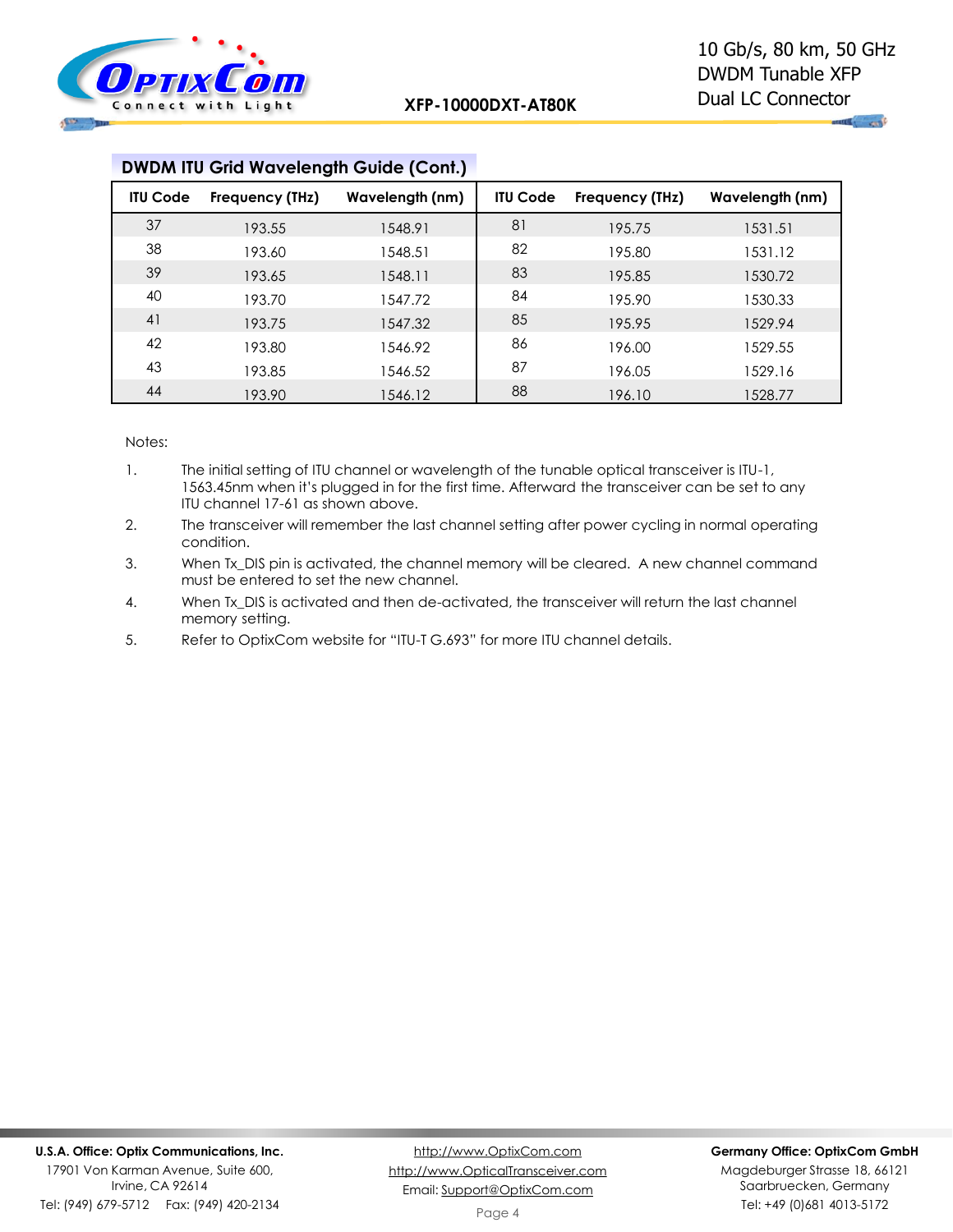

# **Transmitter Electro-Optical Characteristics**

| Parameter                         | Symbol      | Min.             | <b>Typical</b> | Max.             | <b>Units</b>    |
|-----------------------------------|-------------|------------------|----------------|------------------|-----------------|
| Optical Output Power <sup>1</sup> | $P_{\rm O}$ | $-1$             | ---            | $+3$             | dBm             |
| Extinction Ratio                  | ET          | 9                | $---$          | ---              | $\overline{AB}$ |
| <b>Operating Wavelength</b>       | $\lambda c$ | $\lambda$ c - 25 | $\lambda c$    | $\lambda$ c + 25 | nm              |
| Center Wavelength Spacing         | $f_{\rm S}$ |                  | 100            |                  | GHz             |
| <b>TX Disable Asserted</b>        | $P$ OFF     | ---              |                | $-30$            | dBm             |
| Transmitter & Dispersion Penalty  | <b>TDP</b>  | ---              |                | 3                | dB              |
| Center Frequency (Start of Life)  | $f_{\rm C}$ | $f_C = 1.5$      | $f_{\rm C}$    | $f_C + 1.5$      | GHz             |
| Center Frequency (End of Life)    | $f_{\rm C}$ | $f_c - 2.5$      | $f_{\rm C}$    | $f_C + 2.5$      | GHz             |

### **Receiver Electro-Optical Characteristics**

| Parameter                                | Symbol         | Min.  | <b>Typical</b> | Max.  | <b>Units</b>    |
|------------------------------------------|----------------|-------|----------------|-------|-----------------|
| Operating Wavelength                     | $\lambda c$    | 1528  |                | 1564  | nm              |
| Receiver Overload                        | Pmax           | $- -$ | ---            | $-7$  | dBm             |
| Receiver Sensitivity <sup>2</sup>        | P <sub>1</sub> | ---   |                | $-24$ | dBm             |
| Receiver Sensitivity in OMA <sup>2</sup> | P <sub>1</sub> | ---   |                | $-21$ | dBm             |
| RX Signal Loss - Asserted                | $P_{RI}$ +     | ---   |                | $-27$ | d <sub>Bm</sub> |
| RX Signal Loss - Deasserted              | $P_{RI}$       | $-37$ | ---            | ---   | dBm             |

#### Notes:

- 1. Output of coupling optical power into 9/125 µm SMF.
- 2. Test at 10 Gb/s,  $2^{31}$  1 PRBS data pattern, and > 1x10<sup>-12</sup> of Bit-Error-Rate (BER).

**Class 1 Laser Product Complies with 21 CFR 1040.10 and 1040.11**

**U.S.A. Office: Optix Communications, Inc.** 17901 Von Karman Avenue, Suite 600, Irvine, CA 92614 Tel: (949) 679-5712 Fax: (949) 420-2134



[http://www.OptixCom.com](http://www.optixcom.com/) [http://www.OpticalTransceiver.com](http://www.optoictech.com/) Email: [Support@OptixCom.com](mailto:Support@optoICtech.com)





**Germany Office: OptixCom GmbH** Magdeburger Strasse 18, 66121 Saarbruecken, Germany Tel: +49 (0)681 4013-5172